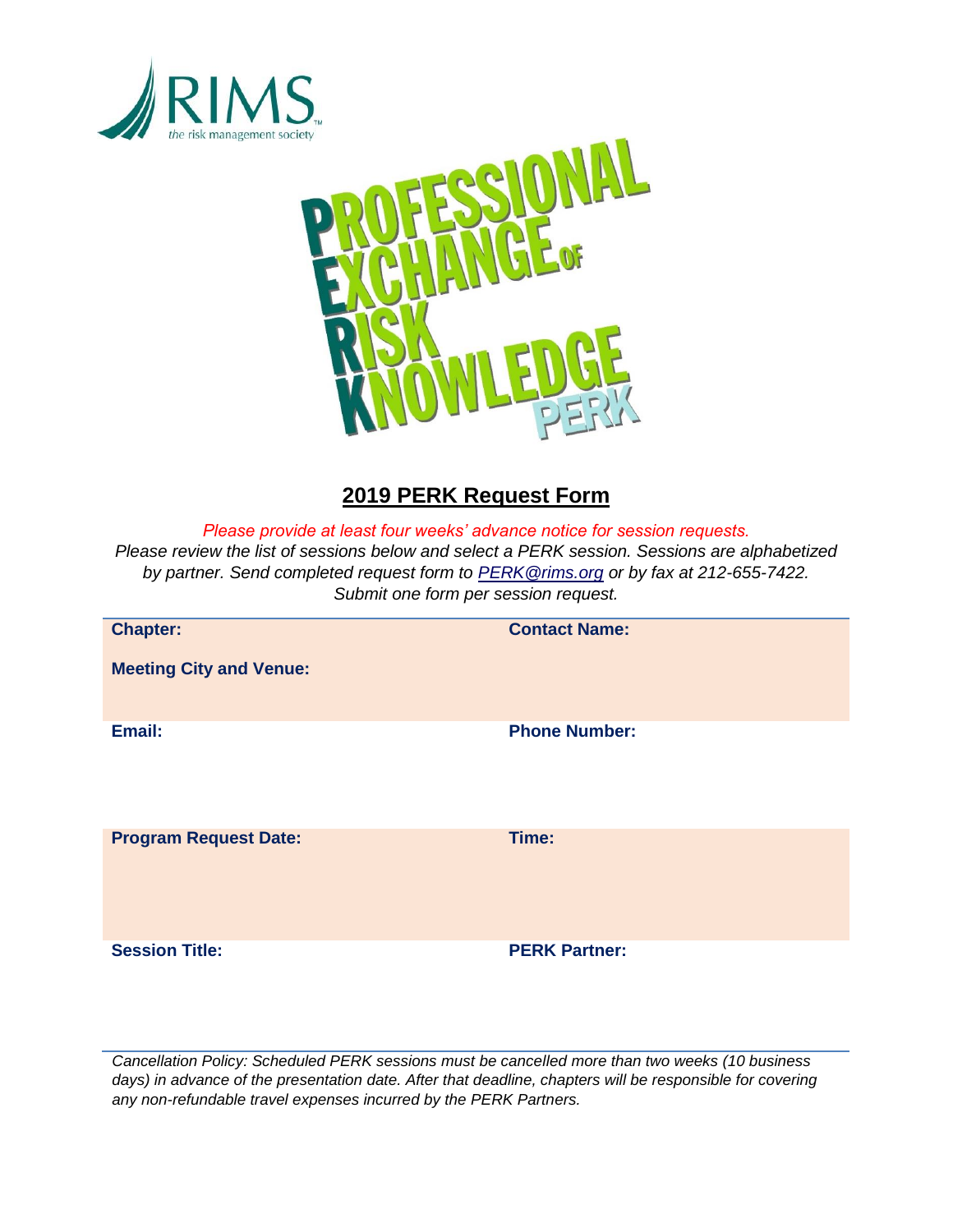## **1. Swipe Right on Insurance: Risks and Coverage Implications for Mobile Apps and Social Media Platforms (Presented by Anderson Kill)**

Consumers—and therefore businesses—rely on mobile apps to perform an ever-widening range of functions. As with any new technology, there are risks involved. Often, mobile app users input highly sensitive data, including financial and health details. Mobile app use has accordingly triggered new waves of regulatory actions and civil litigation. The FDA has provided examples of how its authority may apply to mobile medical apps, while the FTC and other regulators have brought app-related enforcement actions based on alleged violations of privacy. Mobile app users have brought their own suits. This session will cover risks associated with the use of mobile apps and social media, including types of insurance that may respond to these risks. We will address: (1) risks for businesses that conduct financial transactions and/or interact with customers via these platforms; (2) potential coverage under traditional commercial and cyber policies; (3) what can be learned from past coverage disputes over web-based businesses; and (4) whether policyholders need to consider new insurance options tailored to liabilities arising from their use of mobile apps and social media.

# **2. Emerging Legal Issues in Risk Management (Presented by Anderson Kill)**

This program will address important issues of law and practice concerning property and liability insurance coverage claims. The emphasis will be upon emerging issues, including (1) the possible forfeiture of coverage under directors and officers and professional liability policies based upon a company's handling and settlement of lawsuits, (2) legal issues concerning anticoncurrent causation clauses which drastically reduce coverage for property and business interruption claims, and (3) developments in the law of coverage for product liability claims. The presentation will also discuss the importance of choice-of-laws and forum selection in coverage disputes, and provide practice tips on the role of counsel in guiding coverage claims to successful resolution.

## **3. NEW! Common Pitfalls of Certificates of Insurance**

Many companies rely on information contained in a certificate of insurance as proof of insurance coverage, only to find out after it is too late that the information was not accurate or coverage was not in place. Policyholders often furnish third parties with certificates of insurance without considering the effects doing so may have on their coverage. Insurance agents can also be too quick to issue a certificate of insurance, and may face liability or even fines if they are not careful. This topic will help anyone working with certificates of insurance in any field understand what a certificate of insurance is, and what it can and cannot do. Our speaker will fully explain the pitfalls of certificates of insurance, and how policyholders, brokers, and third parties seeking coverage under another's policy can get themselves into trouble in requesting, issuing, and relying upon certificates of insurance. Learn how to avoid these problematic situations, so that those involved in a transaction will be able to understand what it is they need to secure coverage, how to ensure it is in place, and how to avoid negatively impacting their respective rights and obligations.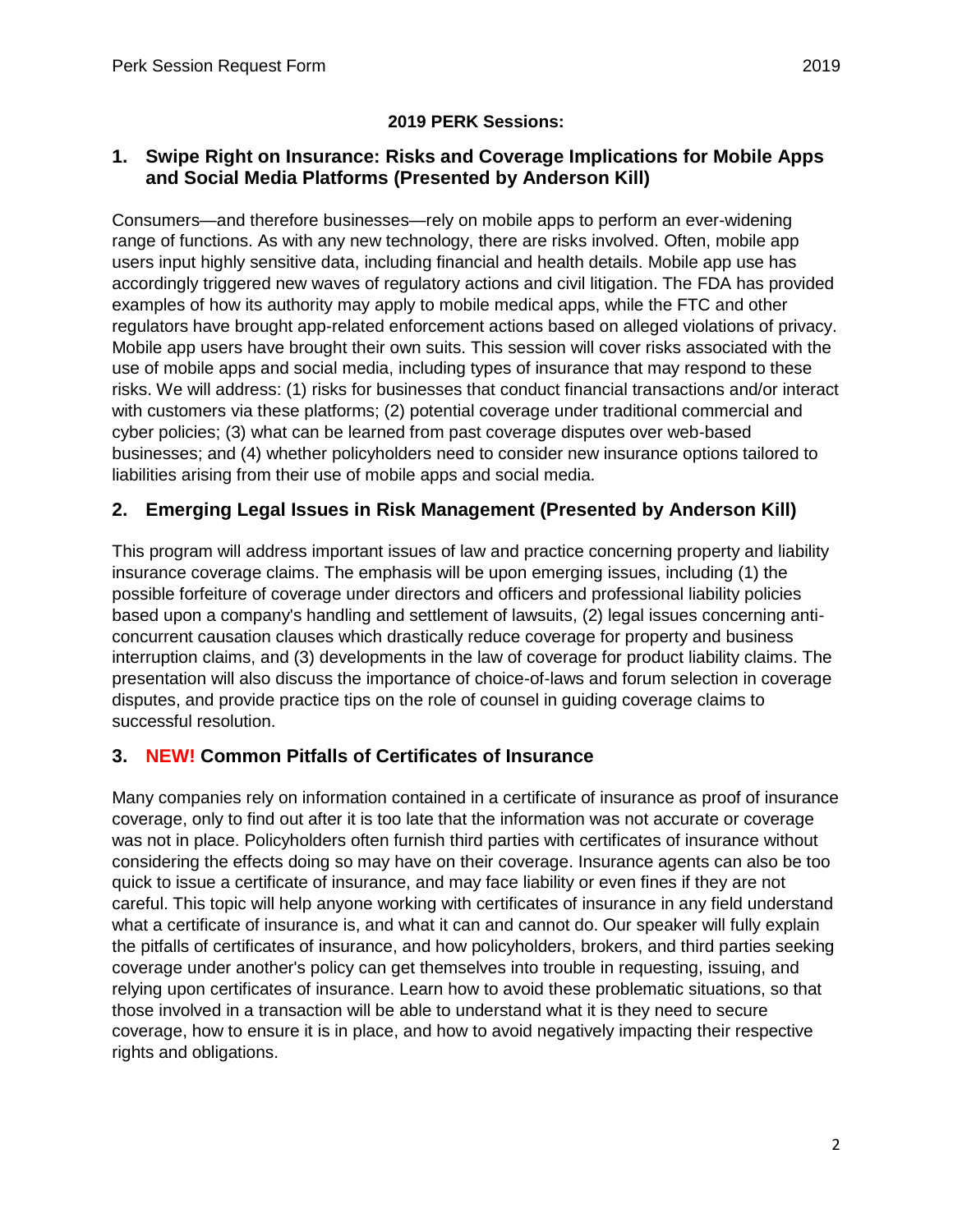#### **4. Managing "Hot-Potato" Claims: Best Practices to Anticipate and Avoid Finger-Pointing When Coverage May Apply Under Multiple Policies (Presented by Aon Global Risk Consultants)**

Whenever a loss occurs, the last thing risk managers and their claims teams need is anything that delays their recovery. Unfortunately, all too often overlapping first-party coverages cause different insurance company adjusters to point fingers at each other over which one bears responsibility for the claim. These scenarios can play out in a variety of losses, including those involving such policies as: property vs. terrorism; crime vs. cyber; property vs. cyber; builders' risk vs. property; property vs. boiler & machinery; property vs. stock through put, and product recall vs. general liability, among others. In this session, an Aon claims specialist will discuss several different loss scenarios where insurer vs. insurer coverage disputes caused significant delays in recovery. It pinpoints the reasons why each problem arose, including vague wording in both policies that led to the dispute. We will also discuss measures to take in advance to avoid these outcomes, as well as the role risk managers, their brokers and claims professionals can play in getting these matters resolved favorably for the insureds. Sessions available to all RIMS Chapters (including Mexico & Canada).

#### **5. Crime Pays: Recovering Employee Dishonesty Claims (Presented by Aon Global Risk Consultants)**

An organized crime investigator and a forensic accountant discuss strategies to maximize recovery of employee dishonesty claims, including:

Tips for a productive investigation, coverage and legal pitfalls to be avoided,

Properly documenting liability and damages,

Working with law enforcement and negotiating a successful settlement with your bond carrier.

Sessions available to all RIMS Chapters (including Mexico and Canada).

#### **6. Property Insurance Program Potholes (Presented by Aon Global Risk Consultants)**

Property insurance policies are very complex documents. When putting together programs and policies to cover an organization's physical assets and resulting time element losses, there are common "potholes" in these contracts that risk managers need to be aware of. Many of these can be eliminated with thorough negotiation, communication and documentation of the coverage terms and conditions. This program will help risk managers identify, avoid and fix the common potholes and minimize surprises in the event of a loss. Sessions available to all RIMS Chapters (including Mexico & Canada).

#### **7. NEW! Cyber Insurance Myths and Risks (Presented by Bradley Arant Boult Cummings LLP)**

Overview of developments in cyber insurance, including the scope of coverage now available, and recent legal developments.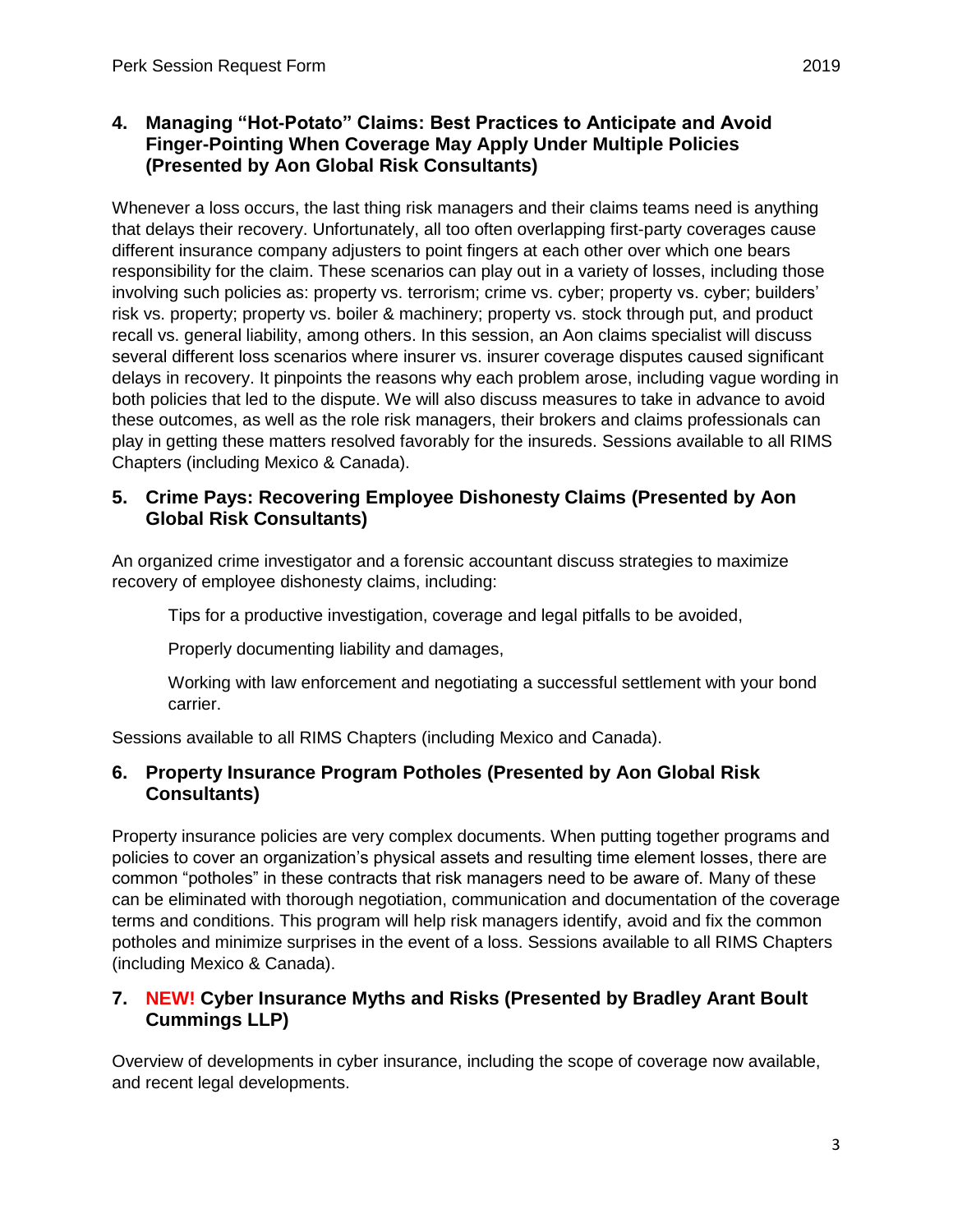#### **8. NEW! InsurTech's Impact on Your Insurance Program (Presented by Bradley Arant Boult Cummings LLP)**

Discussion of the rapidly developing world of online insurance products.

#### **9. NEW! Recognizing Bad Faith and What to Do About It (Presented by Brouse McDowell)**

With the growing complexity of claims and the amount of claims handled by a third-party adjusting company, it's important to know your rights and the insurer's obligations in order to bring your claim to a successful resolution. This presentation will discuss the good faith standards and obligations insurers must abide by, the actions that arise to bad faith, and what to do if/when that happens. You'll learn pre-litigation strategies to investigate and protect your rights under the policy and applicable law. We'll also discuss litigation strategies and potential pitfalls of bad faith claims, if such steps become necessary.

#### **10. NEW! Knowledge is Savings: Property Valuations & Data Collection (Presented by CBIZ Valuation Group)**

This session will discuss the importance of having comprehensive property data and accurate insurable values and how they can impact your property submissions as well as your renewals. Are your buildings and contents properly insured? Have you been adding a percentage year by year; if so, where did the original replacement cost come from that you are adding onto yearly? Where did your insurance values come from on your equipment? By the end of the session participants will be able to:

- Have a better understanding of the importance of building and equipment appraisals
- Understand the importance of having good underwriting data
- Be familiar with the two most important insurance values, replacement cost vs. reproduction cost
- Understand the misconceptions of property appraisals

Available to all RIMS chapters with three weeks' notice.

## **11. Innovative Investigative Strategies for the Modern Risk Manager (Presented by Command Investigations)**

This presentation will give modern risk managers a better understanding of how new investigative tools and methodologies can uniquely and positively impact claim outcomes. Specific investigative tools that include social media monitoring platforms, investigative data analytics and enterprise deployment policies are highlighted and evaluated using real world examples. This detailed examination of contemporary investigative strategies will allow the participants to gain a clear understanding of the latest technologies that have previously been unavailable in the marketplace. Additional topics discussed are improving fraud awareness, how to effectively measure your vendors' performance, and how to increase your return on investment (ROI) of investigative dollars. Available to chapters in the 48 contiguous US states.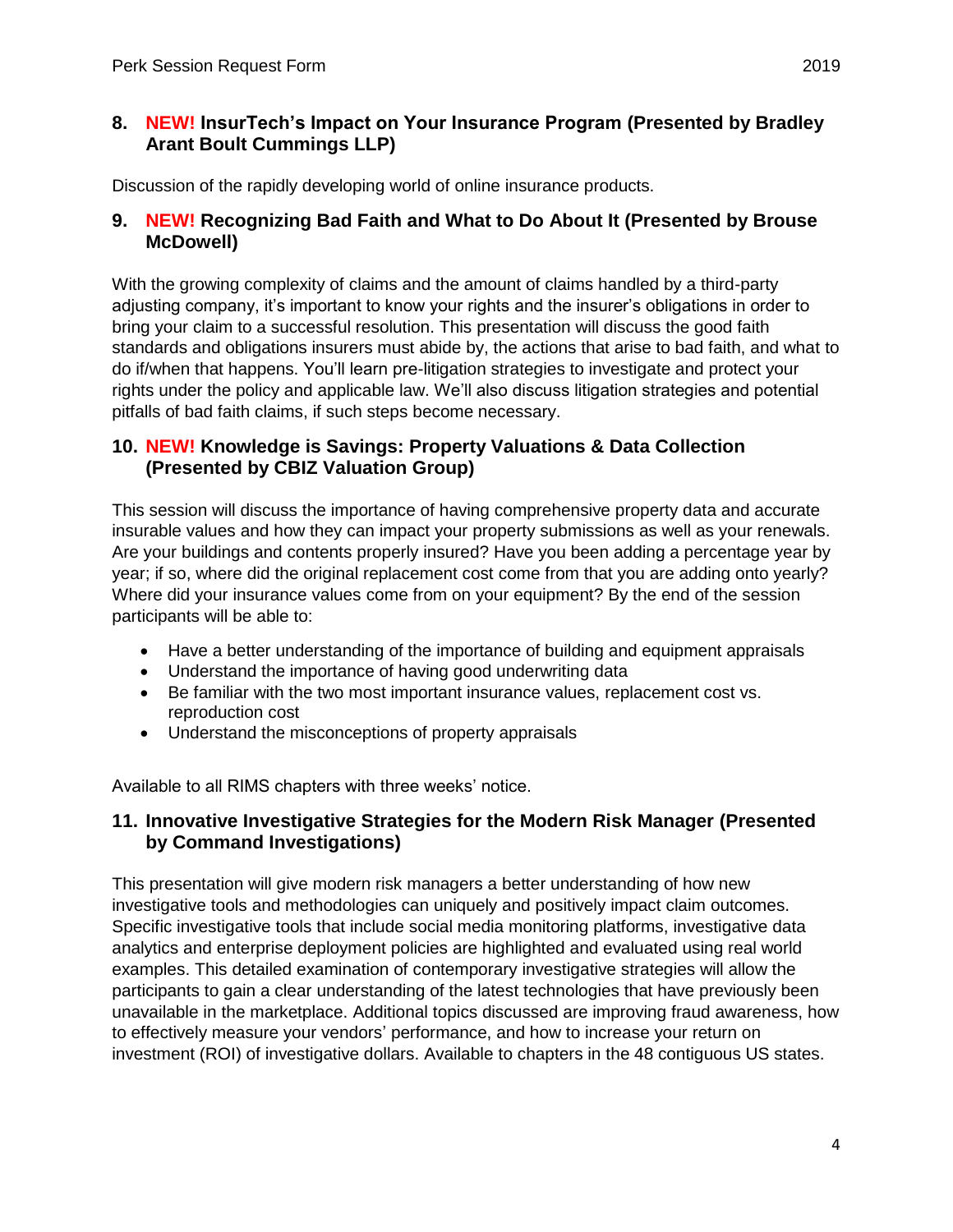# **12. Investigations in the Age of Geosocial Data (Presented by DigiStream)**

The current growth of social media and geosocial data is changing the face of risk management and investigations. Learn what geosocial data is, and exactly how this type of information is used to investigate insurance claims of all kinds. Understand how to gain eye-opening insight into accidents, site security, workplace harassment, and high exposure incidents, by locating social media photographs, videos and posts at specific locations and times anywhere in the world. This session utilizes real life case examples to demonstrate the impact of this new technology in the realm of risk management, law and insurance.

#### **13. Communication: Taking Your Insurance Risk Department to the C-Suite and Beyond (Presented by EPIC Insurance Brokers and Consultants)**

Having spent near the last 20 years being part of insurance risk and auditing insurance risk management functions, often we heard senior leadership comment "I don't know what they do", "how do I know we get what we pay for", and "is our insurance program market competitive"? At times, Risk Managers can find themselves stuck in a negative perception box in the organization due to communication styles and are not sure how to break out of that. When you are the only one that speaks insurance, it is good practice to evaluate your communication style for others and flex to their needs. This session will focus on developing proactive and appropriate communication for leadership, the C-Suite, and the Board. The session will use numerous communication examples focusing on insurance renewals, new policy purchases, claims, staffing needs, etc., and highlight the areas that both add and remove value. The session will also highlight the importance of having key stakeholders in the organization that advocate for the risk function when you are not present

Learning Objectives:

- 1. Review the pitfalls that many stumble upon when communicating to senior management,
- 2. Understand the need for frequent and appropriate discussions with senior leadership
- 3. Understand the role key stakeholders in the organization can play in communicating the right insurance risk message

#### **14. Moving Towards Centralization: Taking Control of Your Global Insurance Risk Program (Presented by EPIC Insurance Brokers and Consultants)**

In the age of global, fast, numerous, and large acquisitions, the synergies of consolidating insurance risk programs can get lost amidst a long list of justifications, such as; dissimilar operations; objection to risk program structure, control, etc. The session will focus on multiple case studies of organizations that were decentralized. We will highlight the lost efficiency, duplication in effort, extra expense, and insurance program redundancy and gaps. We will then show how these decentralized programs moved towards a centralized model to bring about cost reduction, efficiency, and coverage certainty. The session is geared towards international and multi-national participants and will focus on insurance purchasing, claims management, insurance vendor usage, and staffing. The session will seek to provide the participants with the appropriate knowledge and tools needed to evaluate a decentralized function and make strides towards centralization.

Learning Objectives:

1. Identify if you fall into a decentralized or semi-decentralized insurance function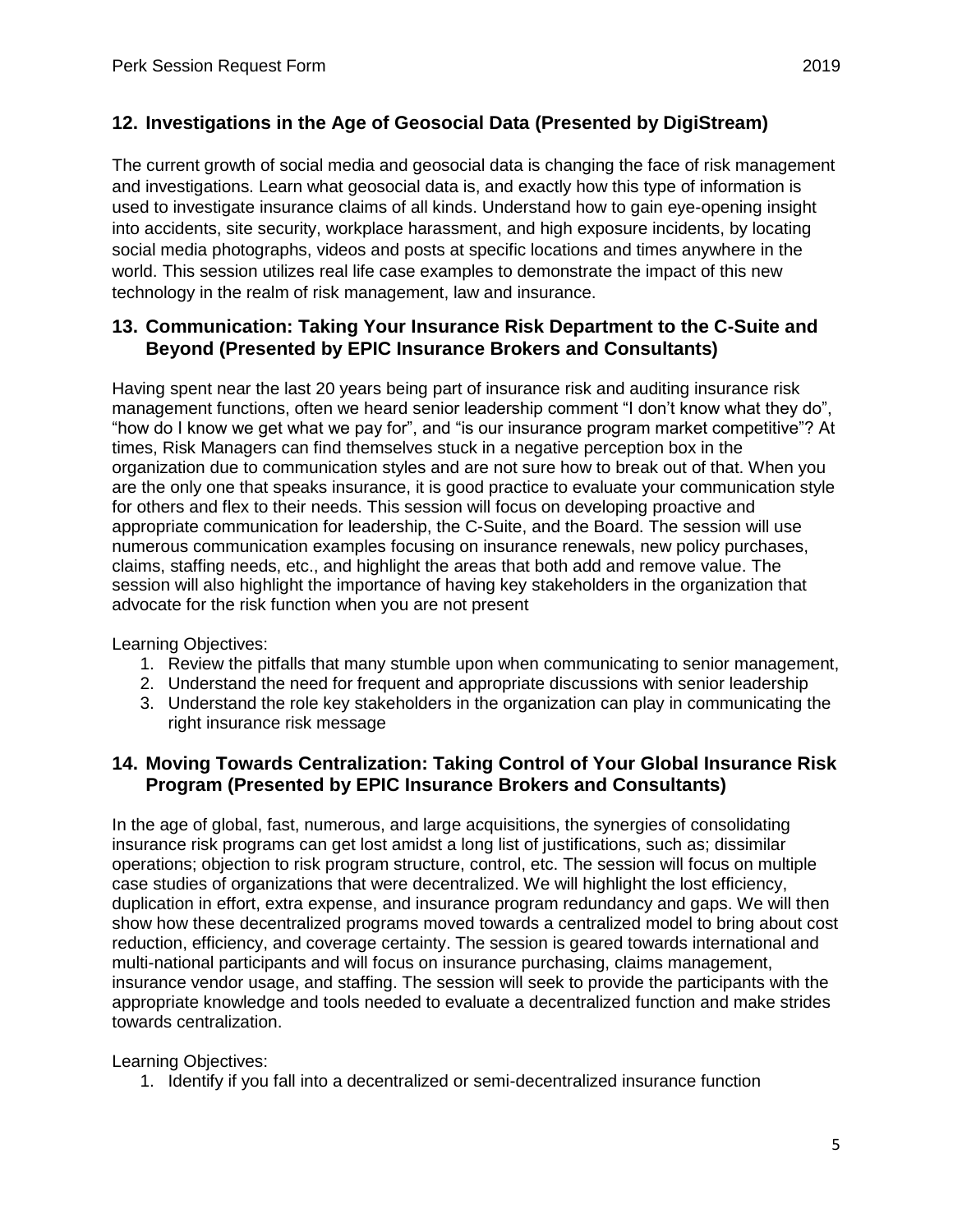- 2. Understand the process for evaluating lost efficiency and excess costs of a decentralized risk function
- 3. Understand the framework for transforming from a decentralized to centralized insurance risk function

#### **15. The Deep Insurance Market: Tapping into an Undiscovered Marketplace (Presented by EPIC Insurance Brokers and Consultants)**

Similar to the deep web that remains unmined by traditional search engines, there is a deep insurance market that is not fully explored by many organizations, thereby limiting market competitiveness and the breadth of coverage available. Diversification of insurance program marketing to include both the retail (direct) and wholesale marketplace is a key strategy that enhances competition and brings the best of the insurance market to bear. Too often, insureds and brokers approach their standard market access points, completely missing other pockets of insurance capacity that can help to create constructive deal tension and ultimately broaden coverage and reduce cost. There are numerous market segments that should be explored to ensure the best underwriters for a risk are being approached, including direct and wholesale market, facultative and treaty reinsurers, capital markets, etc. The presentation will focus on educating attendees on the deep insurance market, provide insight into the ability to expand current insurance risk programs, address catastrophe exposures, and ensure companies are casting the widest net possible in the search for competitive risk transfer capacity.

Learning Objectives:

- 1. Learn how and where the various sources of risk transfer capacity can be accessed
- 2. Understand what a truly diversified marketing campaign is and its benefits
- 3. Understand how to reach insurers' very best access points maximizing competition and yielding the most competitive results

## **16. NEW! Social Medical in Claims and Litigation (Presented by Hall Booth Smith, P.C.)**

Social Media is an exploding component in our daily society. As a result, its impact upon claims and litigation has grown exponentially. This impact entails aspects that can both hurt and help claims professionals and defense attorneys. This presentation will focus on the cutting edge of social media, its impact on claims, and what risk management professionals need to know in order to best protect their insureds and insurers.

## **17. NEW! Strategic Risk Communication: The Value of Storytelling (Presented by Dr. Karen Hardy)**

Communication is a key component of many Risk Management frameworks. But communications entails more than just reviewing and sharing data from reports. Strategic Risk Communication goes beyond report sharing, and when leveraged with strong storytelling creates a compelling reason for stakeholders and skeptics alike to support organizational goals and missions.

In this session, Dr. Karen Hardy, a RIMS-Certified Risk Management Professional and EMMY-Award winning film producer, shares the keys to successful strategic risk communication. Using her recent EMMY award winning documentary as a backdrop, Dr. Hardy talks about how the film addresses the risks of Veterans' PTSD, the importance of Emotional Intelligence for risk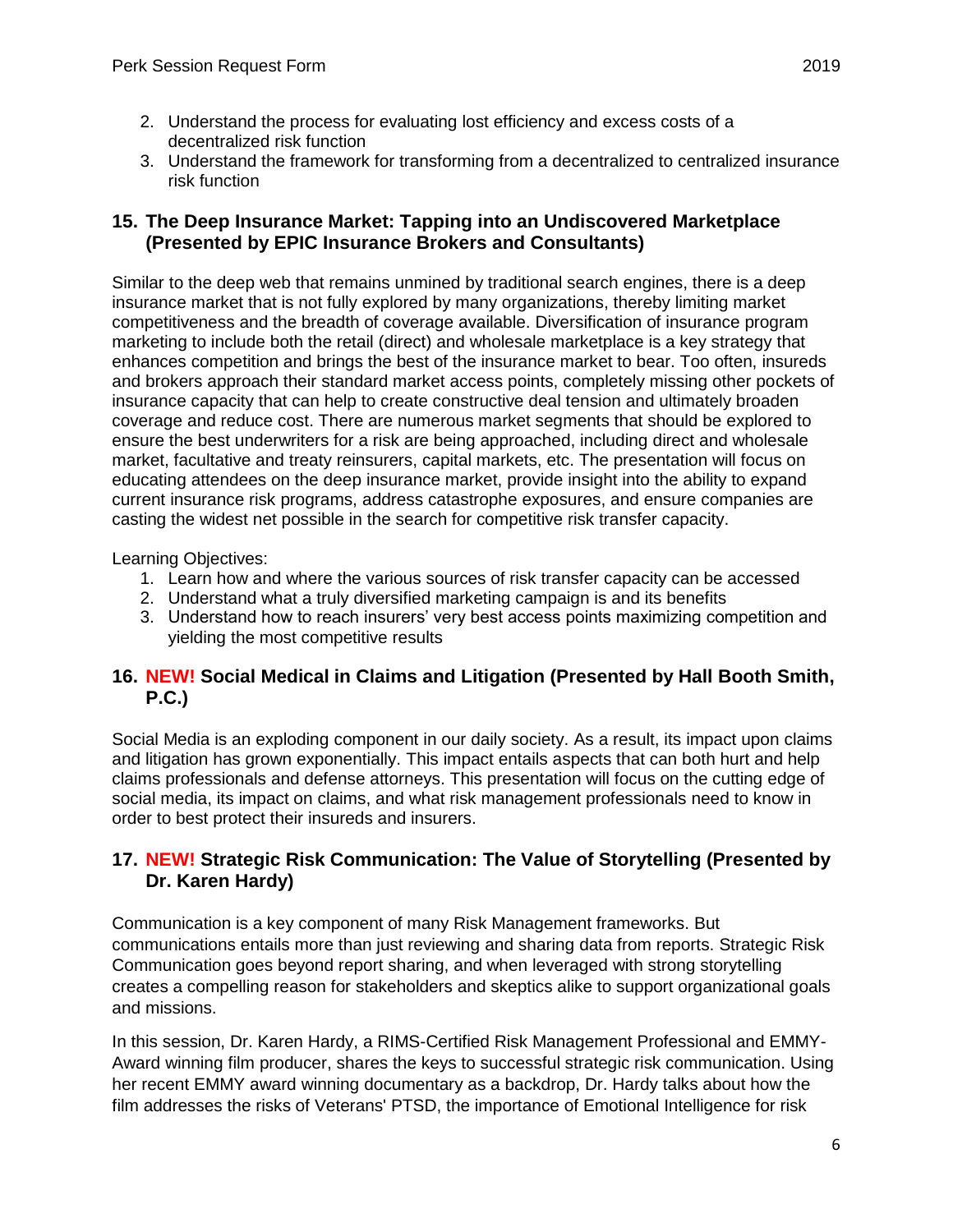managers, and how story telling can help create effective strategic communications around risk management.

Format: 30 minute presentation/Q&A with a 58 minute [documentary](https://www.imdb.com/title/tt8667750/videoplayer/vi1758509849) viewing Costs to chapter: travel expenses and honorarium

#### **18. NEW! Troubled Waters: Navigating Indemnity and Insurance Terms in Customer and Vendor Contracts (Presented by Haynes and Boone, LLP)**

This presentation will provide practical tips for language both to consider and avoid in drafting and reviewing standard indemnity terms and insurance requirements. The discussion will present the different perspectives and considerations involved when addressing a customer contract or a vendor agreement.

#### **19. NEW! Who Pays the Piper When the Music Stops? Business Interruption Hacks for a Data Breach (Presented by Haynes and Boone, LLP)**

This presentation will address the complexities inherent in quantifying, documenting and recovering business interruption loss arising out of a data breach, including (1) a survey of varying policy terms addressing this particular risk; and (2) perspective on claims for losses from ransomware, customer churn and similar issues.

#### **20. NEW! When Disaster Strikes: Preparing Your Claim, Documenting Your Losses and Satisfying Your Deductibles (Haynes and Boone, LLP)**

This presentation will address preparation for and execution of a successful first-party property claim, including (1) what risk managers should do the day before a disaster to be in the best position to respond to an occurrence; (2) best practices in making and progressing a claim; and (3) what corporate policyholders can do to effectively manage their self-insured exposure on a claim.

## **21. Duty of Care (Presented by The IMA Financial Group)**

Duty of Care is a frequently overlooked legal obligation for companies large and small. All companies have a duty to care for their employees appropriately when traveling abroad, but few have the resources in place to respond if an accident were to happen during an international trip. Part and parcel of certifying these resources are in place is providing appropriate insurance and the related assistance mechanisms to provide guaranteed services to employees who travel if something was to go wrong. Sean Jackson's duty of care presentation will cover the different manifestations of duty of care and specific insurance coverages and services available including: Foreign Voluntary Workers Compensation, Business Travel Accident and Kidnap insurance along with emergency medical evacuation, political evacuation, natural disaster evacuation and other services. This presentation will help your firm create a true travel risk management plan.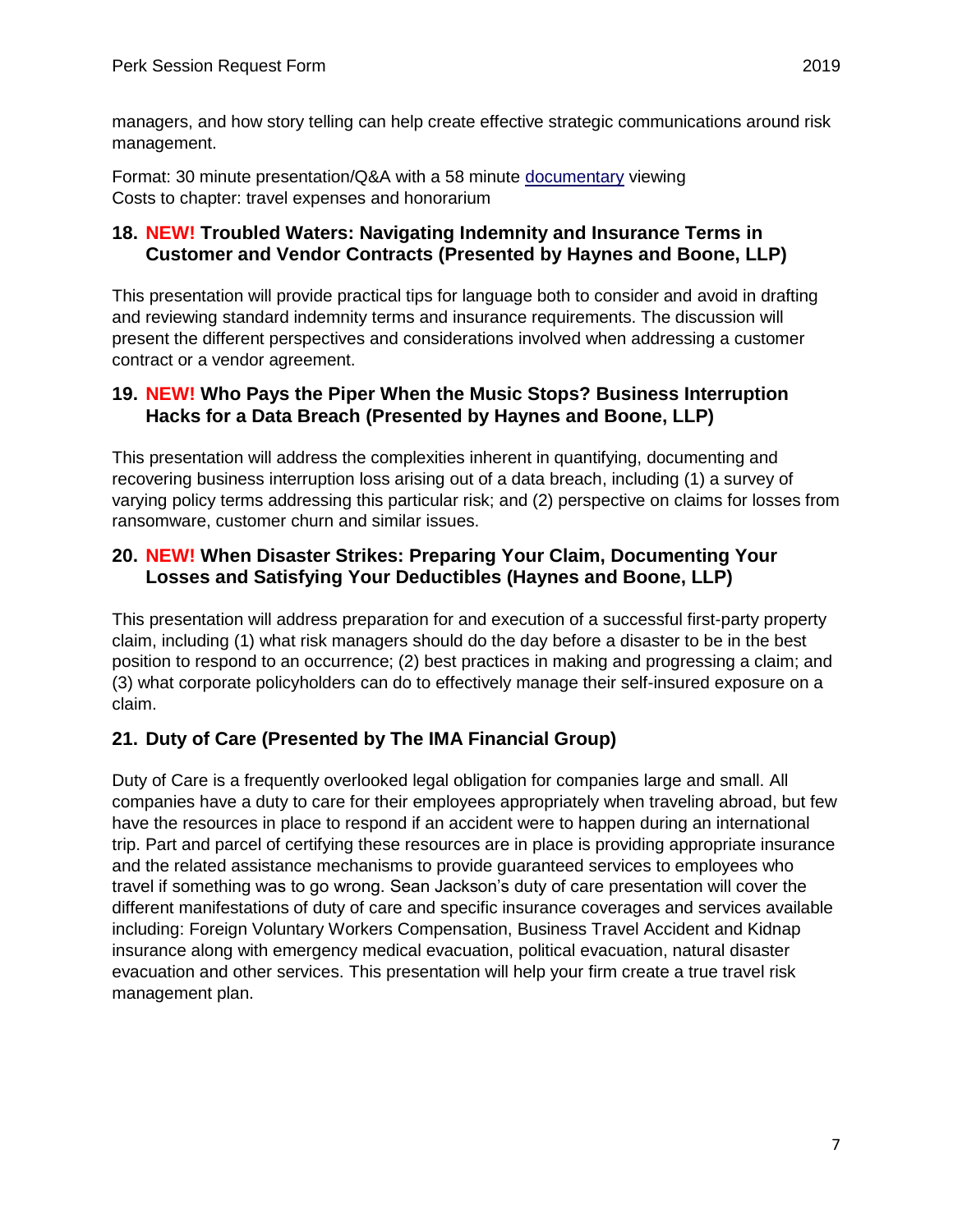Diversity doesn't just touch LGBT; it also touches race, religion, age, sex and more. Supporting diversity is all about inclusion. How can we better understand inclusion in the workplace? And how does that translate to ensuring travelers, workers and expatriates are kept healthy and safe, no matter their gender, skin color, religious preference. It's important for us to understand that people are different, in their behavior, cultures, religion, and paramount that corporations understand this landscape. Available to all US and Canada chapters.

# **23. Cognitive Bias: Why Smart Travelers Do Dumb Things (Presented by International SOS)**

Cognitive bias is growing in business travel and presents a risk seasoned travelers alike. Understanding why your mobile workforce may be making simple travel mistakes is an essential part of travel risk management. Learn how cognitive bias, heuristics and logical fallacies impact business travel and corporate policy. Available to all US and Canada chapters.

## **24. Natural Disaster Preparedness: Ensuring Business Continuity in an Unsure World (Presented by International SOS)**

When we talk about business continuity today, the first thing that often comes to mind is a major disaster or high-profile crisis. There seems to be terrible events every time we turn on the news. If your organization is in the path, would you be prepared? Do you have a plan? Understand how to prepare for the unexpected, manage during the improbable and continue after the impact. Available to all US and Canada chapters.

## **25. NEW! Cyber Insurance: The Devil is in the Details (Presented by Judy Selby Consulting)**

Insurers are continuously utilizing new and revised cyber insurance policy forms and endorsements. But subtle changes to and differences between policy terms — sometimes involving only one or two words — can drastically affect the coverage actually being provided. Given the large number of carriers now offering cyber coverage, these policy differences further complicate the already daunting process of obtaining appropriate coverage. In this session, we'll compare the some of the important wordings used in various cyber forms, discuss how they impact coverage, and provide tips on how to get the right coverage for a company's cyber risk profile.

## **26. Taking a Holistic Approach to Managing Your Organization's Total Cost of Casualty Risk (Presented by Marsh)**

Identifying cost drivers and developing a holistic and integrated strategy for each element of your organization's total cost of casualty risk is key to improving outcomes, reducing costs, and gaining a competitive advantage. Learn how you can leverage data and actionable insights to better align pre-loss (safety), post-loss (claim & managed care) and placement initiatives. This session will explore some of the latest analytical and digital tools, metrics and brokerage and consulting strategies available to help organizations optimize their total cost of casualty risk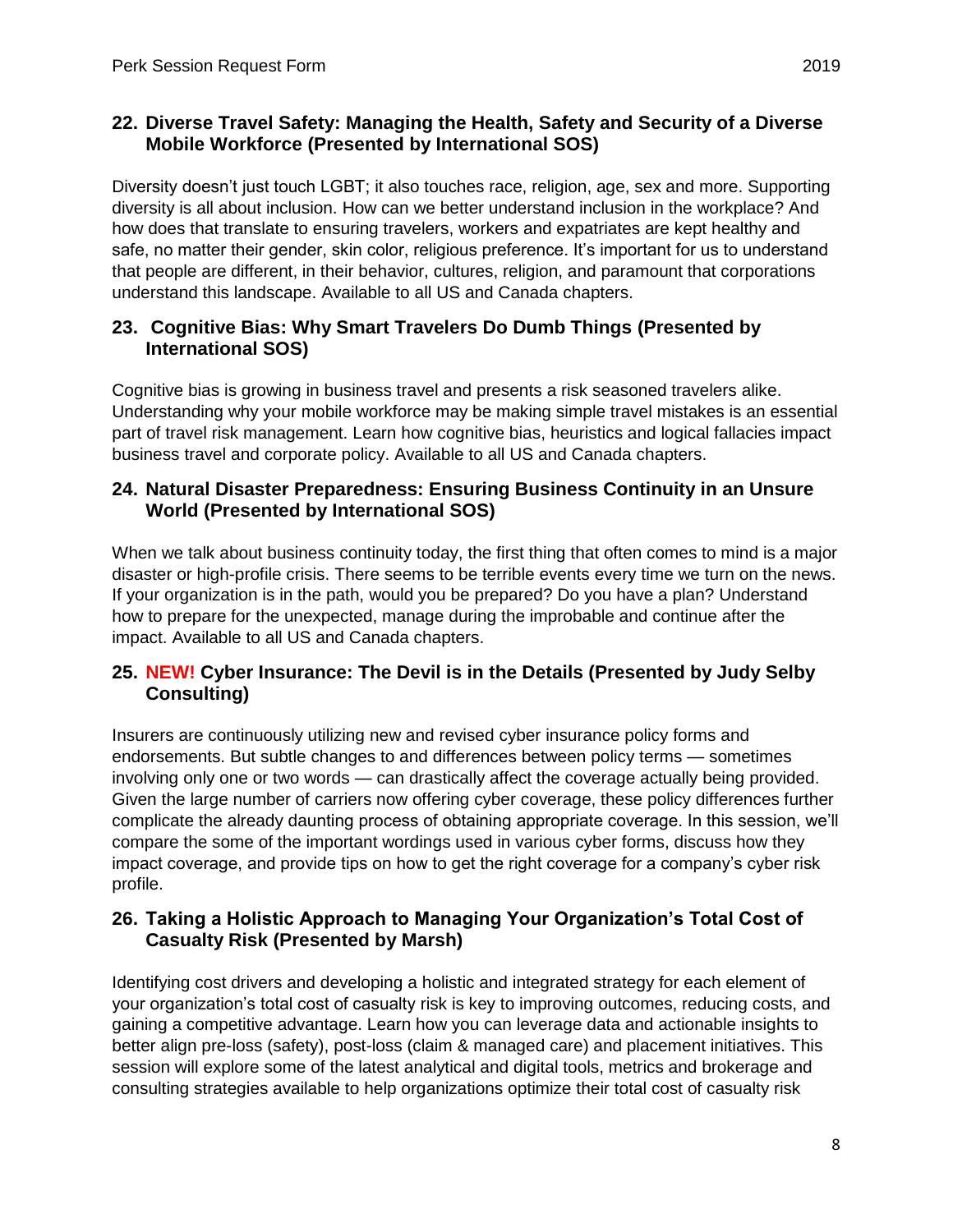through early action on claims, reversing adverse risk trends and driving a positive return on investment (ROI). Available to all US Chapters.

#### **27. NEW! Unlocking the Benefits of Alternative Capital (Presented by Marsh)**

The accelerated pace of technological change in the past few years has fostered new ways of assessing and managing risk, in turn attracting non-traditional players to risk finance in the form of non-standard solutions that may be backed by both insurers and alternative capital sources. Forward-leaning risk executives are increasingly exploring new ways to back their property exposures via such solutions. This session will provide insight into non-standard solutions and alternative capital, examine what's different about deals from these sources, and discuss how organizations can use them to manage critical risks. Available to all US chapters.

#### **28. NEW! Quantifying the Many Dimensions of Cyber Risk (Presented by Marsh)**

A major cyber event or technology disruption can have an immense and material impact on your business. Costs can accrue quickly after a major cyber event or a technology disruption, be it a direct cyber-attack or simple technology failure. This session will help you understand the many dimensions of risk related to a cyber event, how to measure their economic impact across your operations and business, and how to manage that risk through catastrophe coverage that improves on traditional "off-the-shelf" cyber insurance policies and complements mitigation and resilience planning. Available to all US chapters.

#### **29. Blindsided: How to Respond When a Vendor Gets Hacked (Presented by Ncontracts)**

It's easy to forget that some vendors store a tremendous amount of sensitive company data. If you get notified that your vendor has been breached, naturally you'd be blindsided by the event, having to deal with lost staff time, organizational focus, or worse: sensitive customer data. Which would you rather be: prepared to handle the situation or floundering and worrying about what to do?

This workshop will help risk managers have a game plan with how to incorporate a vendor incident management plan into the vendor management program. Specific topics include:

- Issues to handle in vendor data breach incidents
- Best practices for managing third-party risk in every department
- Responses to each issue and documentation to create
- Contingency plans in case the responses are ineffective

Join us as we examine how companies can best protect their blindside by having a documented vendor incident management plan to further mitigate their risk in working with vendors.

Session is available to all US chapters.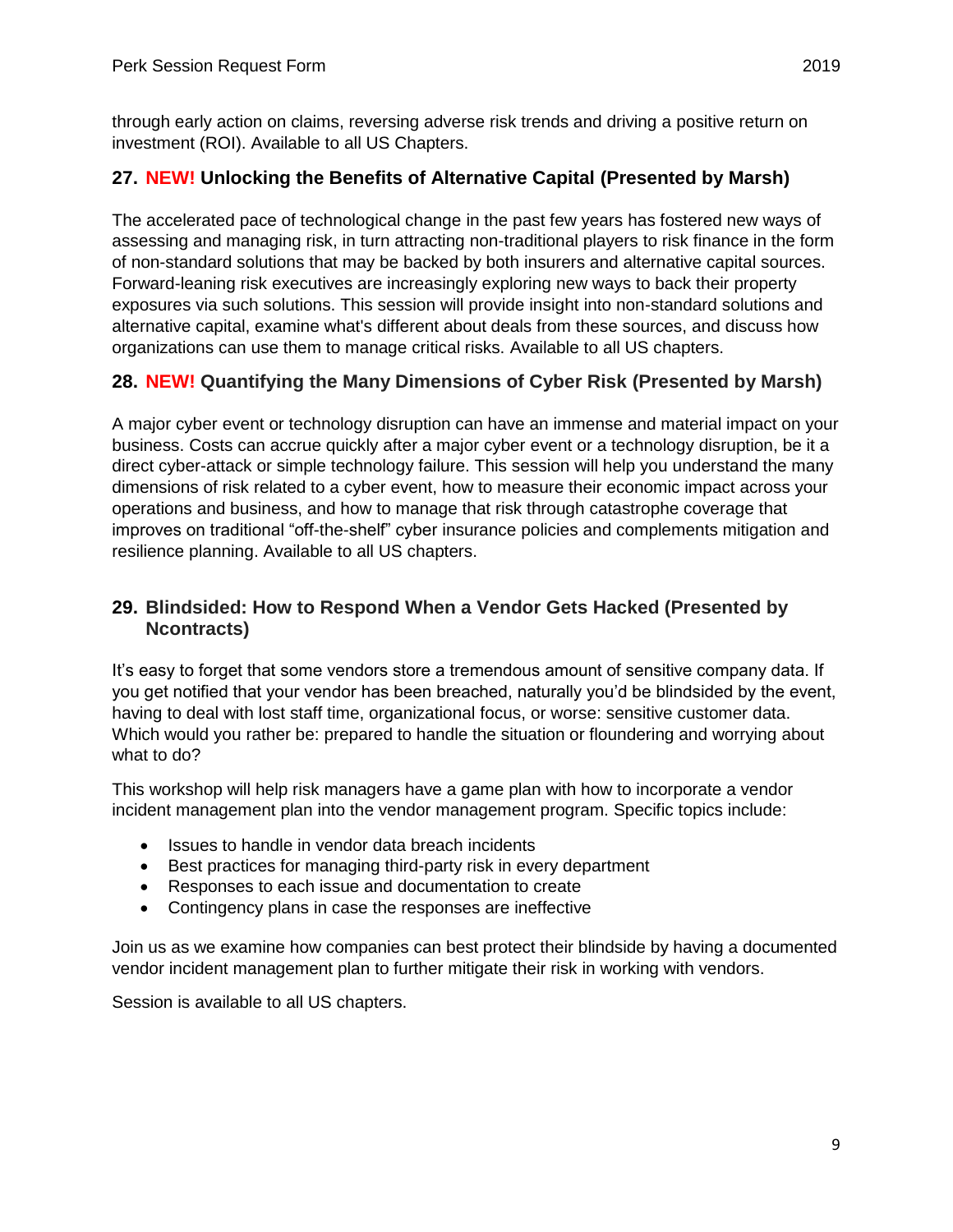## **30. NEW! Back to the Future: Get to 88 MPH with Your Actuarial Report (Presented by Oliver Wyman)**

If our calculations are correct, when this presentation is done, you're going to see some serious…opportunities to improve your bottom line! This session will equip you with great ideas on what information you can extract from your actuarial report to help drive down claim costs and improve results. With the help of our actuaries, you won't need 1.21 gigawatts to generate the graphs, charts, and data visualizations that tell the story of your claims experience. We'll show you how to make the best use of actuarial reports and derive value beyond the financial reporting content. You'll leave with tools that all risk managers should have in their bags. We promise it won't be heavy!

#### **31. NEW! Advancements in Weather Analytics: New Tools for Managing Risk in Agriculture, Transportation, and Energy (Presented by Orbital Micro Systems)**

The introduction of small satellite technology, which reduces weather observation intervals from as much as eighteen hours to every 15 minutes—and extends reliable coverage worldwide presents a substantial opportunity for risk officers to utilize weather information to improve business performance. Companies in many sectors, such as agriculture, transportation, and energy, have been forced to make strategic risk decisions based on inaccurate and incomplete weather forecasts. The lack of reliable and timely data on wind, precipitation and temperature has hindered many industries from protecting their assets, and resulted in many cases a significant loss of property and human life.

This session would provide attendees with an overview of how small satellites gather relevant weather information, including observation technology, data analytics preparation and delivery, and actual metrics on risk reduction. The presentation would leverage real world examples in agriculture, transportation and energy to illustrate how small satellite weather solutions improved risk management performance.

# **32. NEW! Becoming a Data-Driven Risk Manager (Presented by Origami Risk)**

Find out how to translate raw data into the insights decision-makers need to take strategic action. Shift from the traditional chore of an annual assessment cycle to a continual process that not only provides timely feedback to operational managers, but also delivers better insights for the leadership team. We'll walk through an example that illustrates how the right data leads to asking better questions and finding actionable solutions that drive results.

#### **33. Settlement of Underlying Claims When the Policyholder and Insurance Company Disagree (Presented by Perkins Coie LLP)**

Policyholders and their liability insurance companies sometimes do not see eye-to-eye on the settlement of an underlying claim against the policyholder. They may disagree on the settlement value of the claim, or the extent to which a settlement would be covered, or both. These disputes can impede efforts to reach a settlement that ultimately would benefit both parties, and raise a number of questions: Can one settle without the other's consent, possibly suing the other for reimbursement of all or part of the amount paid? When does an insurance company have an obligation to settle an underlying action, and how is this affected by questions of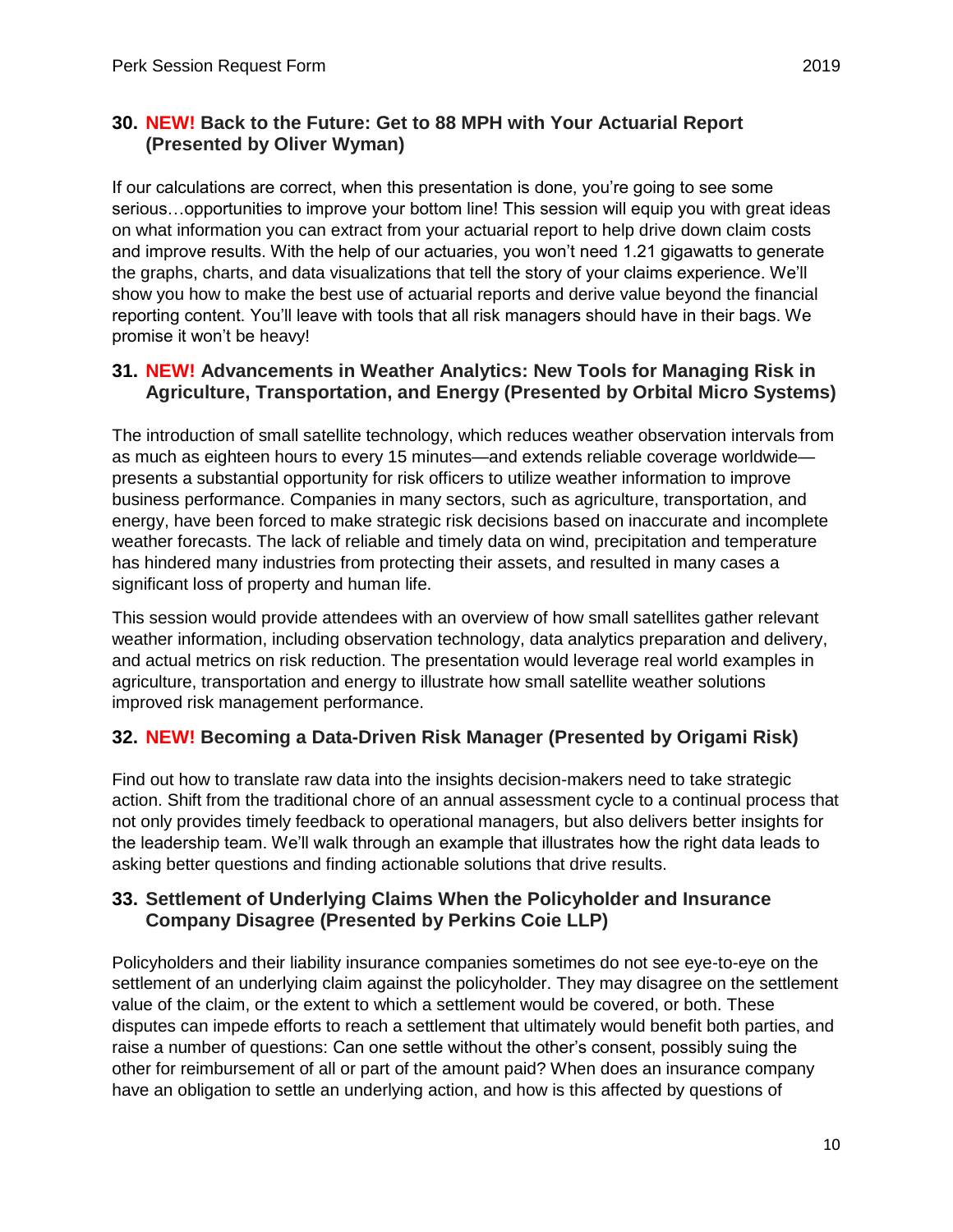coverage? How are these questions affected by the language of the insurance policy, and the position the insurance company has taken on coverage? This presentation provides tips to policyholders on navigating these issues while ensuring that their own interests are being protected. Available to all US chapters.

## **34. Transactional Insurance and Insurance Issues in Transactions (Presented by Perkins Coie LLP)**

Mergers, acquisitions, and other corporate transactions raise questions both of whether to purchase insurance for the transaction, and how insurance is handled in the transaction. In recent years there has been an upswing in the use of transactional insurance for aspects of the deals themselves, particularly representation and warranty insurance, but also tax indemnity, environmental, and other types of insurance designed to cover risks of the transaction. At the same time, a corporate transaction can have a significant effect on a company's existing insurance program -- from the continuity of its current coverage, to whether and how the rights to its historic coverage for historic liabilities are transferred in the deal. Companies active in mergers and acquisitions face a number of additional insurance issues, such as coordination of the coverage for the personnel they place on the boards of their acquired companies. This presentation addresses these issues, from the standpoint of both buyers and sellers, to assist parties in managing the risks and ensuring they are allocated as intended. Available to all US chapters.

## **35. NEW! Builder's Risk Claims Lessons Learned: Navigating through Contractor and Owner-Developer Interests to Create a Unified Claim Presentation on a Claim (Presented by Procor Solutions and Consulting)**

This session will provide first-hand perspectives of the real issues facing construction sites affected by a multitude of possible damages and delay issues ranging from fires, hurricanes or other perils that can hamper a job site. The session will be given by a panel of experts with a history of successfully representing policyholders in some of the largest construction–related insurance claims. The session will cover construction projects, timelines and processes for quantifying the impact of all losses related to delays in opening, construction defect, equipment failure, material damage, etc. to provide attendees with working knowledge of the complex claims process. Available to all North American RIMS chapters.

# **36. How to Talk to the C-suite about Risk (Presented by PwC)**

Your C-Suite wants to hear from you! In a 2014 survey of US CEOs only 42% said that their risk management function was well prepared to capitalize on transformative global trends. And 73% of CEOs said that they are executing or planning changes to their risk management approach. The C-Suite is focused on emerging risk, but confused about the size of the exposures and the available techniques for measuring and managing them. How can risk managers ensure that they stay relevant and elevate their communications with senior management? In this session we'll present an analytical framework used in the risk consulting business to guide C-Suite discussions, and share some ideas about how risk managers can build on the framework to improve risk management and transfer discussions at the highest levels within the organization. Sessions will be offered to all North American RIMS Chapters including Alaska, Hawaii, Canada and Mexico.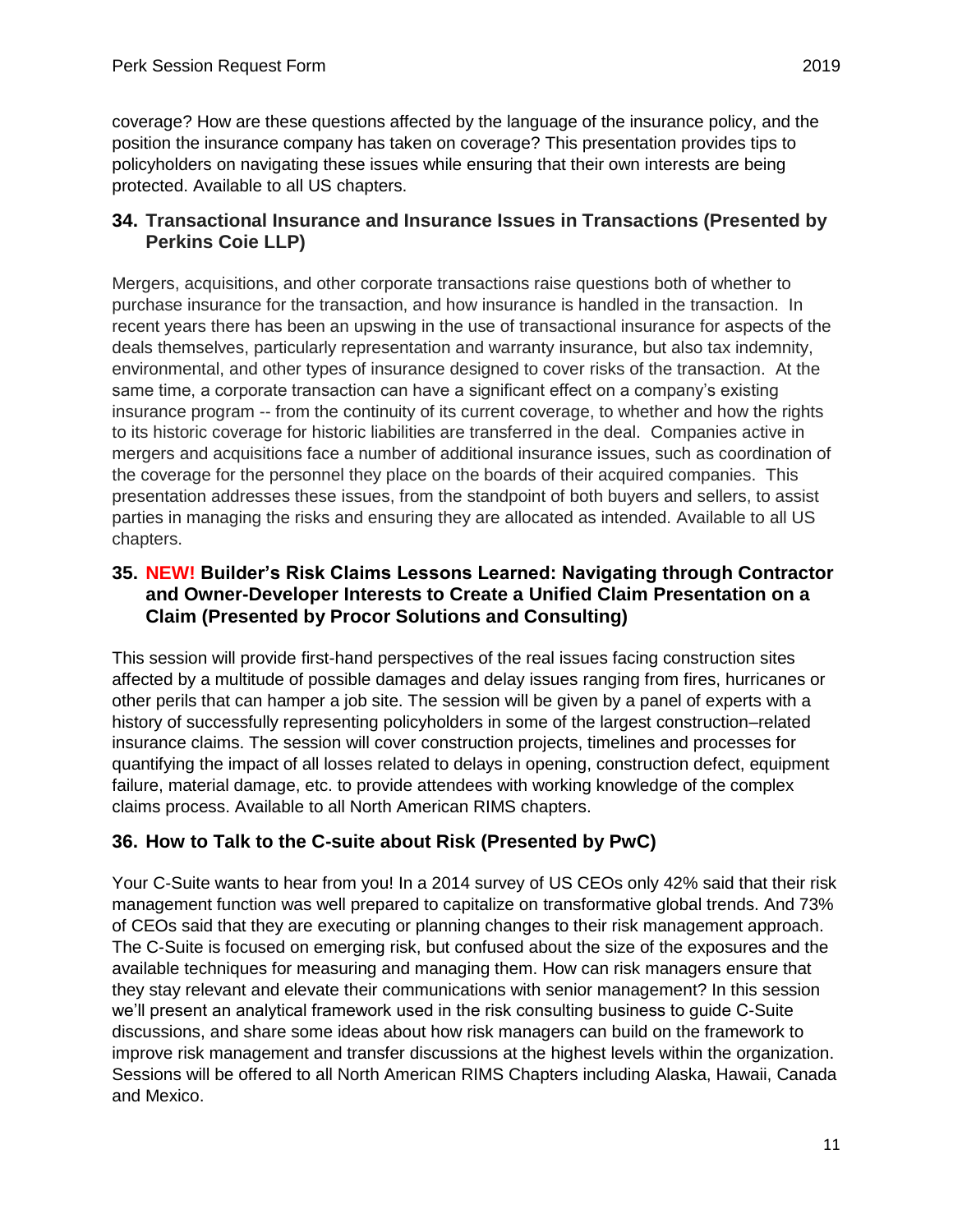The cyber world is rapidly changing and you need to stay updated. PwC has just completed The Global State of Information Security Survey 2016 which provides valuable insight to help protect your company's Crown Jewels. Be on the leading edge of cybersecurity, not one of the breach statistics. We got great feedback about this presentation in 2015 so we've updated it with the latest data. You may already know the average information security budget for 2014 was down 4% from 2013, but did you know it is up 24% in 2015 from 2014? Did you know detected security incidents are up 38% in 2015? Make sure you are up to date on nation-state threat actors, hacktivists and other types of adversaries and learn some basics about protecting and educating your organization.

# **38. Never Let a Good Crisis Go to Waste! (Presented by PwC)**

You have heard the clichés. Every cloud has a silver lining. Or quoting Oscar Goldman from the Six Million Dollar Man "We have the technology… Better, stronger, faster." But when your company suffers from a crisis will you improve? Or just survive? This session will use case studies from real companies that suffered disastrous losses, but recovered better, stronger, and faster. Partnering with their insurers they changed their business models and wowed their customers and their investors. This session will also get you thinking about your current insurance coverage and how it would function in the face of crisis. Are you prepared only for survival mode or can you be better?

## **39. Harmonizing Risk Transfer in Commercial Agreements and Insurance Policies (Presented by ReedSmith)**

On a daily basis nearly every company enters into some form of contractual risk transfer arrangement. To further effectuate risk transfer, commercial policyholders frequently seek to extend their insurance to provide additional insured coverage to the entities whose risk they have agreed to assume. For example, a seller who agrees to indemnify a purchaser for product liability also may agree to add the purchaser as an additional insured under an insurance policy. In each of these ways, and many others, commercial parties, on a daily basis, enter into risk transfer arrangements as a means to define the responsibilities of the parties. Far too often, however, the parties' intent is frustrated and the risk is not transferred as desired. Through this program, we will discuss the various risk transfer mechanisms that can be utilized in commercial agreements and in insurance policies from the perspectives of companies on both sides of the risk transfer equation. We also will discuss how to harmonize the various complex provisions used to transfer risk in commercial agreements and highlight potential pitfalls that can cause risk not to be transferred as intended. This program should be of great interest to risk managers and in-house lawyers practicing on the transactional or litigation side. Sessions available to RIMS US Chapters in the 48 contiguous states

#### **40. Transferring Cyberliability Risks Through Indemnification and Insurance Provisions (Presented by ReedSmith)**

Cyber breaches and other liability are in the news daily. Can you protect yourself by transferring the risks to contractual partners? How do make sure your indemnification provision covers such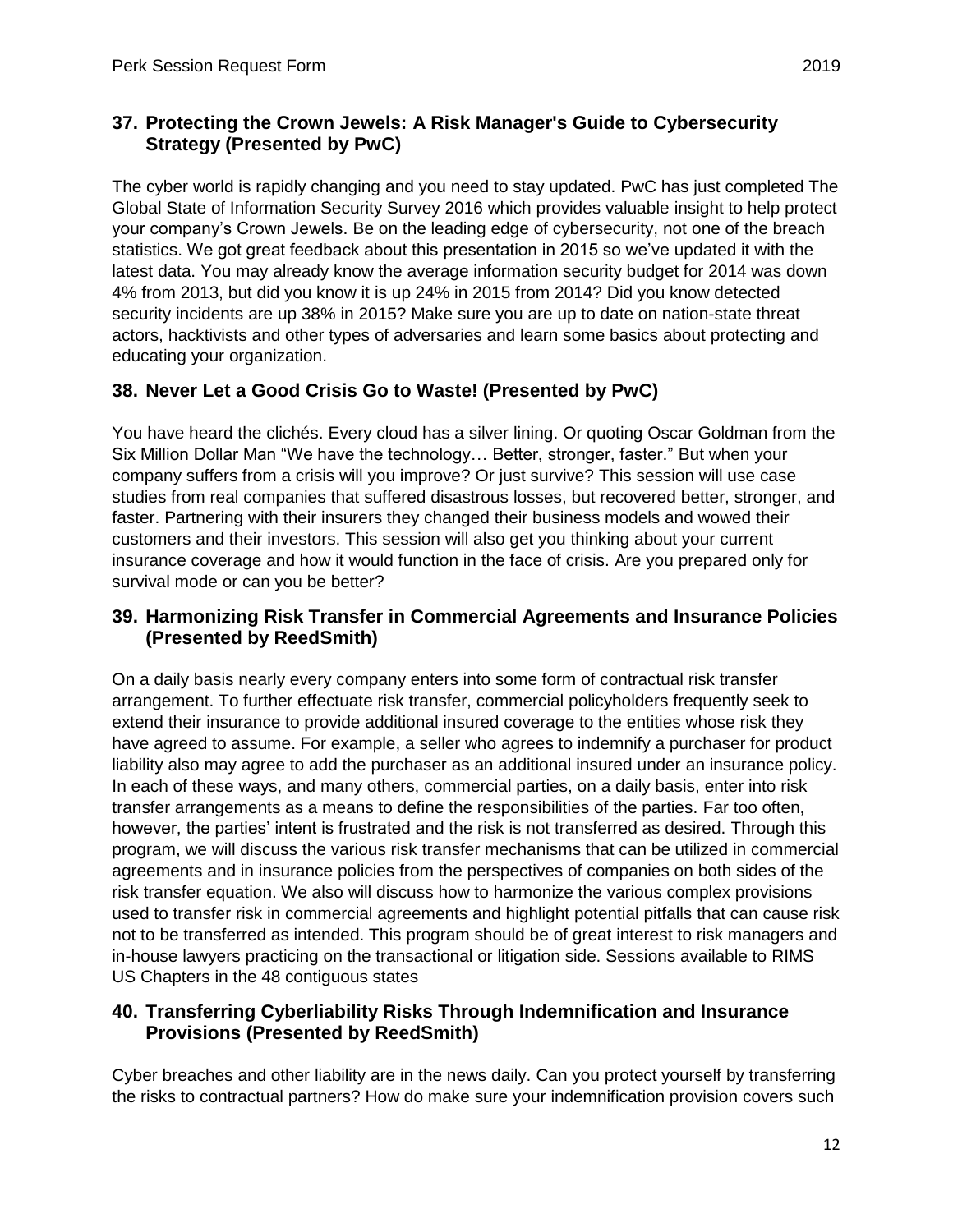risks? How do you make sure you have not taken on another company's negligence? Do you have the insurance you promised to provide? Sessions available to All RIMS US Chapters in the 48 contiguous states

## **41. How to Show the Value of Your Risk Management Department During Corporate Transactions (Presented by ReedSmith)**

Risk Management should be a key player during any type of corporate transaction, whether your organization is selling or acquiring. Historical policies may have great value. Your ability to help ensure that the insurance follows the liabilities going forward is of paramount importance. Your broker relationships will be a vital asset during the transaction. In this program you will learn best practices for working with your organization, your broker, and the deal lawyers throughout the transaction process to show your value. Sessions available to All RIMS US Chapters in the 48 contiguous states

## **42. Achieving True Integrated Risk Management (Presented by Riskonnect)**

Integrated risk management addresses all of the risks to the objectives of the enterprise, from high-level strategic objectives down to individual tactical activities. Effective implementation of integrated risk management can produce a number of benefits to the organization not available from the traditional limited-scope siloed risk process. Implementing an integrated risk management approach with a GRC (Governance, Risk and Compliance) framework allows you to monitor and enforce rules and procedures, and manage business continuity across the enterprise. Successful programs enable organizations to better manage risk, reduce costs incurred by redundant processes, and demonstrate risk relationships - how individual risks impact other risks. Ultimately, this will allow you to focus efficiently and effectively on what matters most in your organization. In this session, you'll learn exactly what true integrated risk management looks like and how to implement it in your organization. We will also discuss the GRC journey and help you better protect your organization against both predictable and unforeseen risks.

## **43. Managing Your Supply Chain: Is the Biggest Risk to Your Organization Coming from Other Organizations? (Presented by: Riskonnect)**

One of the top five risks for most organizations is interruption to or destruction of your supply chain. Severe weather, natural disasters, disease outbreaks and other catastrophes can seriously disrupt or even destroy the organizations on which you depend for products or services. This session is intended to help you understand:

- The full scope of your supply chain risks.
- Which of your specific products and processes are dependent on which vendors?
- How to effectively severity-tier your vendor's own business continuity programs to determine proper expectations to set and enforce?
- How to put the right contingencies in place to manage this risk effectively without over-controlling for it?
- ●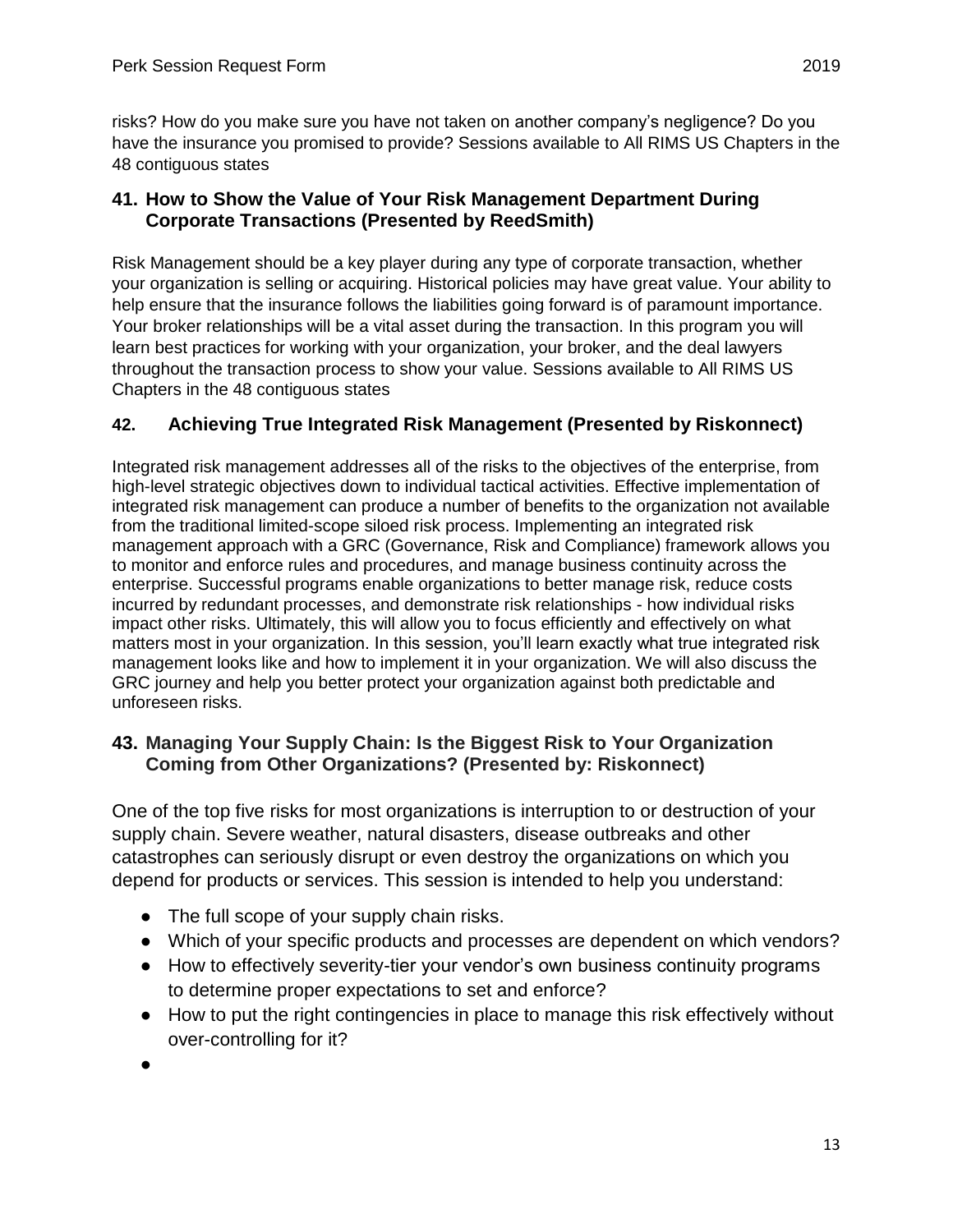The more we become dependent on the digital world, the more severely its inherent risks can affect us. In recent years, cybersecurity has exploded from a secondary concern to a priority initiative. But since many of these risks are new, many companies do not have protocols in place in the event that their company's systems come under attack. A carefully planned digital risk strategy can be the difference between a successfully defended cyberattack and a breach with disastrous consequences. In this session, risk officers will learn more about the importance of actively monitoring digital risks, the steps they can take to develop a digital risk strategy and best practices for protecting their company from digital risk.

## **45. Presentation Skills That Will Make Your Point Stick (Presented by RWH Myers)**

Distinguish yourself by defining, designing and developing powerful presentations that are interesting entertaining and effective. This session will cover skills to engage your audience and make your message memorable such as asking open-ended questions, telling relatable stories and key message repetition.

## **46. NEW! Business Interruption 2.0 (Presented by RWH Myers)**

Successful business interruption claims begin when the policy is placed. Accurate and detailed business interruption values are an important part of the renewal process but few policyholders fully understand the meaning of the numbers. This program is designed to help risk management better align their BI numbers with the reality of the risks they face.

#### **47. Managing the Risks of Claim Recovery (Presented by RWH Myers)**

Calculating business interruption for insurance recovery may seem straightforward, but even the simplest BI loss may have a variety of complexities. There are numerous factors in play from notification to presenting the claim. Getting to the best answer is just as much of an art as it is a science.

## **48. NEW! The Journey to Excellence in Risk Management: "No One Right Way" (Presented by Sedgwick CMS)**

The value of risk management is often a question about which the C-suite and business unit management often press for better answers. Total Cost of Risk (TCOR) is a common and usually well received measure but risk managers need more ways to prove their value and gain management and board commitments to greater investment in managing risk. However, over the last decade, practitioners have found new and innovative ways to gain influence, show value, measure success differently and fuel their own personal success as a result. For some this has been the path from middle management to the C suite. This session will review the various ways successful risk managers tell their story, drive innovation in their function, gain deeper commitment to their strategies and the effect it has on their career trajectories.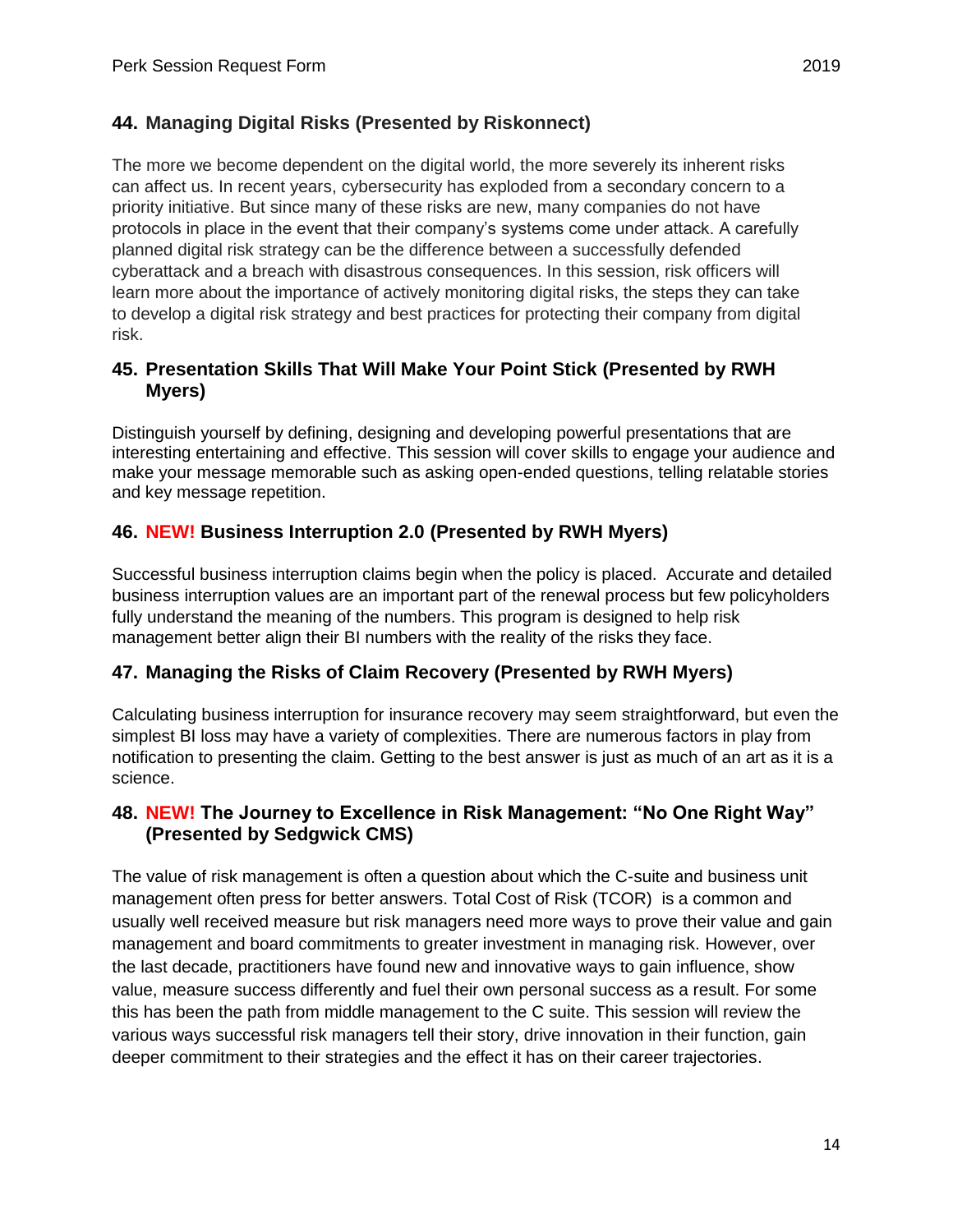## **49. The Digitization of the Risk Profile: Implications for Leaders (Presented by Sedgwick CMS)**

Cyber risk has emerged as a vexing issue for most risk leaders. While a certain amount of insurance has been available for a portion of this exposure, it has often been insufficient to cover the losses. Moreover, the amount of exposure left unmitigated has destabilized many firms affected. This problem portends the future of risk management as the larger portions and even entire risk profiles of organizations morph from exposures increasingly affected by the internet, IoT, rapidly advancing technology, loss of control of personal information, big data, automation (robotization) of functions, artificial intelligence etc. This session will explore the breadth and depth of these new risks and how the risk profile of organizations is rapidly changing and becoming increasingly digitized. If you think cyber risk has been a challenge, you haven't seen anything yet. Learn what you need to do to get ahead of this opportunity and meet, even exceed the expectations of stakeholders most of whom have no clue themselves about the significant effects of these high velocity, emerging risks and their impact on performance and long-term success.

## **50. Ten Building Blocks to Risk Leader Success (Presented by Sedgwick CMS)**

Developing a strategy for career success in risk management has been on one hand, everyone's goals and on the other, less than clear to many just how to maximize the chance of accomplishing your personal vision. Based on the August 2014 IRMI Risk Report by the same name, this session will present ten critical elements to charting a successful career in risk management and especially helpful to leadership development at the highest levels. Written by Chris Mandel, the 2004 Risk Manager of the Year and former RIMS president, this session will provide the basis for understanding key things to do and not do in order to achieve long term career goals in risk management**.** 

## **51. Leveraging a Captive to Add Enterprise Value (Presented by Soraya Wright of SMW Risk)**

This session will discuss strategies on how to leverage a captive to generate financial and operational benefits and in support of a holistic risk program.

Financial Benefits: manage retained risk to improve the operating margins of the corporation as a whole and of each operating division.

Operational Benefits: create operational efficiencies and bring disciplined focus and centralized control to risk management processes.

Chapters to cover the cost of expenses and travel from the San Francisco Bay area.

#### **52. Building a Sustainable ERM Program that Aligns with Strategy and Other Business Processes (Presented by Soraya Wright of SMW Risk)**

Illustrating the value of ERM at all levels of the organization can be challenging. This session will discuss how to leverage existing business processes to demonstrate ERM's value proposition and implement a sustainable program. Chapters to cover the cost of expenses and travel from the San Francisco Bay area.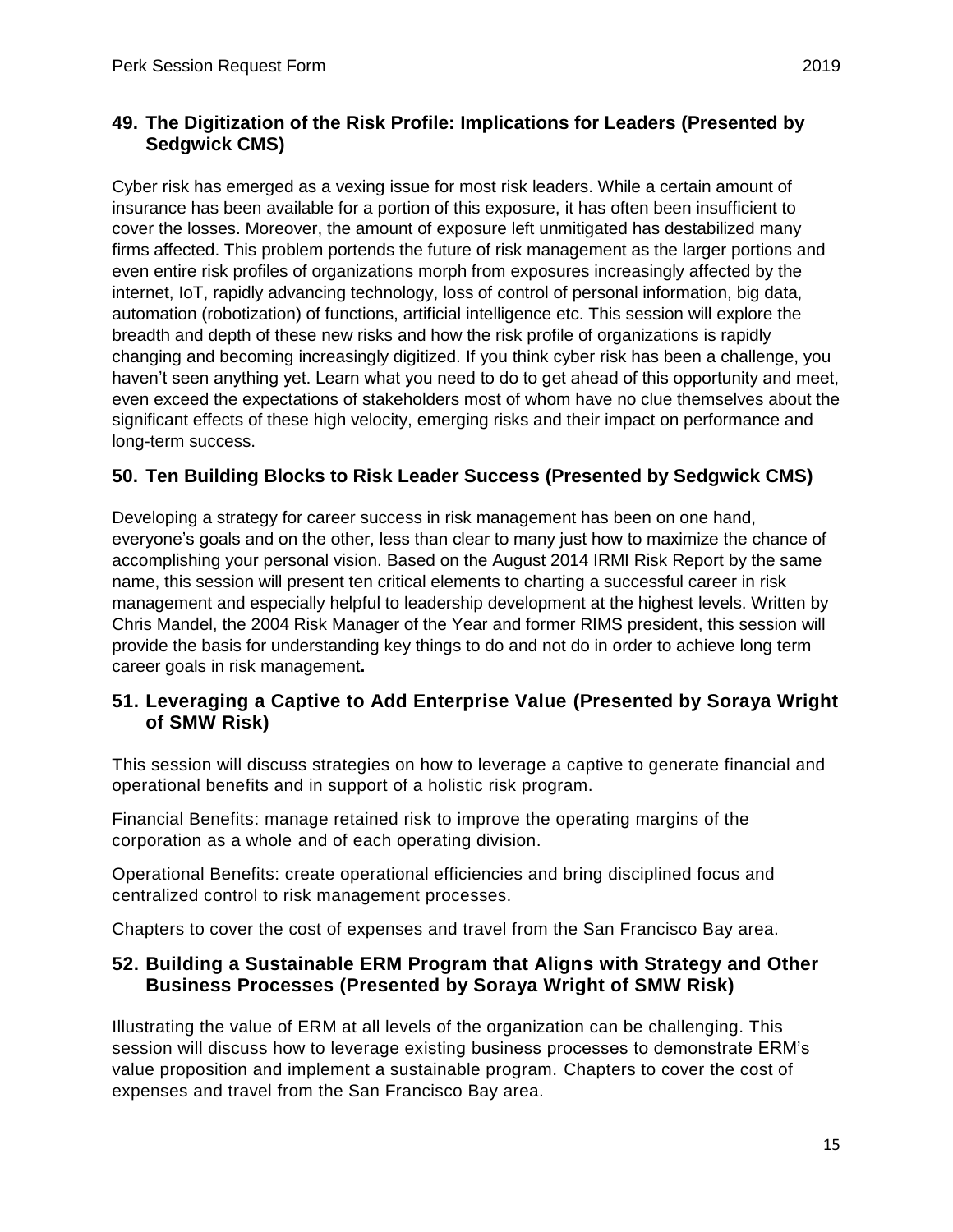## **53. Deploying Risk Capital in Innovative Ways to Solve Risk Management Challenges (Presented by Swiss Re Corporate Solutions)**

In the rapidly evolving risk and exposure landscape facing organizations, risk managers are increasingly encountering challenges that are not adequately addressed by traditional propertycasualty insurance products. At the same time, many risk managers are being tasked to challenge the status quo by uncovering innovative and alternative solutions in risk financing/transfer to support strategic organizational goals. This session will explore solutions to the aforementioned challenges that pose significant threats to organizations - be it "Black Swan" scenarios or volatility in catastrophe coverage pricing – and will equip attendees with a broader view of solutions available to meet a variety of risk challenges and add value within their organization. Some of the challenges/solutions to be explored are:

- Protecting a corporation's balance sheet against low probability "Black Swan" events that aren't addressed by traditional insurance.
- Allowing a corporation to take greater risk across a portfolio of insurance coverage lines by providing a cap on the aggregation of low layer losses.
- Obtaining a commitment of insurance capacity for 3 to 5 years into the future (versus more typical offerings limited to a 12-month period) to address a Board level concerns or contractual requirements.
- Securing a quick payment to provide liquidity after a disruptive event.

## **54. Insuring Black Swans; Understanding Non-physical Damage Business Interruption Coverage (Presented by Swiss Re Corporate Solutions)**

In today's global economy, companies rely less on tangible properties for their continued operations and become more dependent on complex, world-wide supply chains. In addition, regulatory, reputational, cyber and other fortuitous risks threaten the long-term outlook of businesses. Unfortunately, traditional property damage and business interruption (PD/BI) policies do not necessarily protect corporations from all of the risks that may lead to a business interruption loss. In this session, we'll discuss the various approaches to insured perils, defining triggers, structuring and indemnity for non-physical damage business interruption (NDBI) insurance. While we obviously cannot provide you with all the answers, we hope to stimulate your imagination about unique approaches to business interruption insurance that drive further discussions and solutions.

#### **55. NEW! Automation in Risk Management (Presented by Ventiv Technology)**

This session will cover how robotic process automation (RPA) is gaining traction as a way of automating tedious, repetitive tasks in the world of risk management. RPA can free skilled staff to perform higher-value functions so an organization can deliver a stronger return on investment.

## **56. NEW! 2019 Global Threat Outlook: Where Will there be Problems and Opportunities? (Presented by WorldAware, formerly iJET)**

WorldAware's Global Intelligence Team of over 100 regional and subject matter experts around the world publish an annual global threat forecast. While many of the risks of 2018 will be